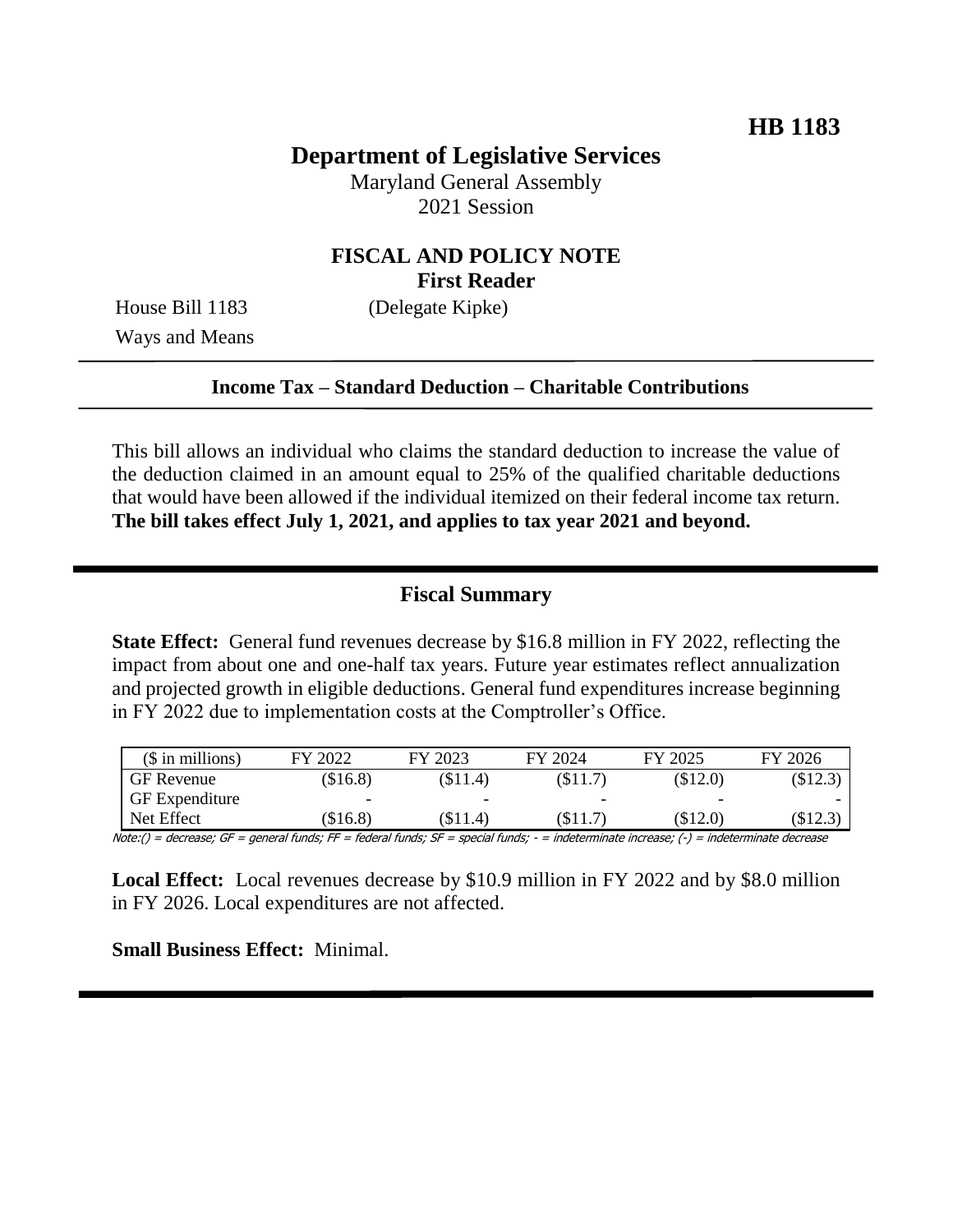# **Analysis**

## **Current Law:**

#### *Federal Law*

To determine federal taxable income, a taxpayer may generally reduce their federal adjusted gross income by either claiming the standard deduction or itemizing allowable deductions.

The federal standard deduction in tax year 2019 increases to \$12,200 for an individual taxpayer (\$24,400, if married filing jointly, and \$18,350 for a head of household). These values are indexed in future years for inflation.

The expenses that may be itemized include eligible home mortgage interest, charitable contributions, investment interest, medical expenses, casualty and theft losses attributable to federally declared disasters, and up to \$10,000 in State and local taxes.

#### *State Income Tax*

An individual is allowed to itemize deductions for State income tax purposes only if the individual itemizes for federal income tax purposes. In addition, a taxpayer can itemize an expense for State income tax purposes only if the expense can be claimed as a federal itemized deduction. Taxpayers generally may only deduct expenses that qualify for the federal itemized deduction. An individual who itemizes for State income tax purposes is required to reduce the sum of the individual's federal itemized deductions by any amount:

- required by Internal Revenue Code (IRC);
- deducted under Section 170 of IRC for contributions of a preservation or conservation easement for which a State credit is claimed; and
- claimed as taxes on income paid to a state or political subdivision of a state, after subtracting a *pro rata* portion of the reduction to itemized deductions required under Section 68 of IRC.

The value of the standard deduction is equal to 15% of Maryland adjusted gross income, subject to minimum and maximum values depending on filing status as shown in **Exhibit 1**.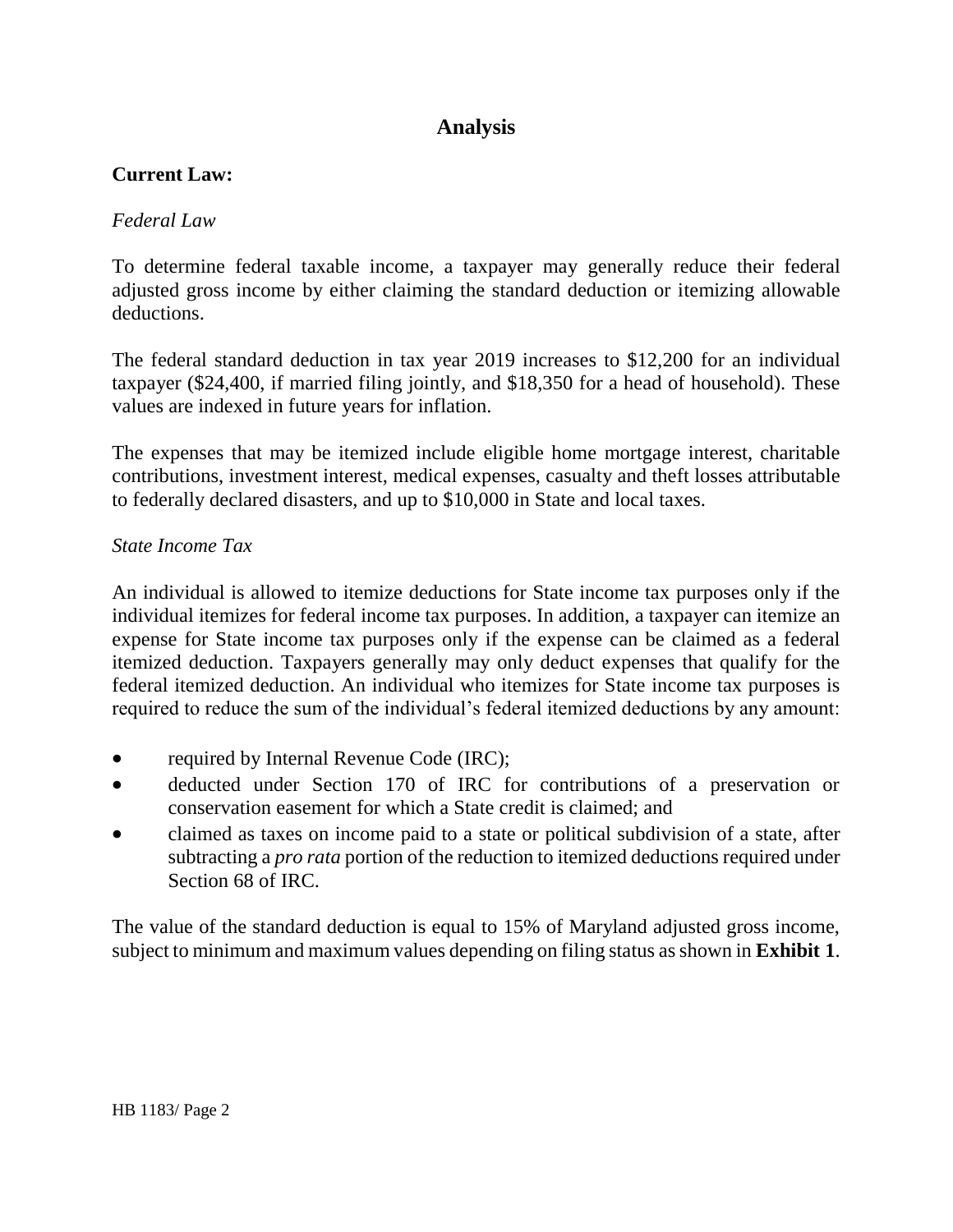#### **Exhibit 1 State Income Tax Standard Deduction Current Law – Tax Year 2019**

## **Single, Dependent Filer, Married Filing Separately**

**Joint, Head of Household, Widower**

| <b>MAGI</b>       | <b>Deduction</b> | <b>MAGI</b>       | <b>Deduction</b> |
|-------------------|------------------|-------------------|------------------|
| Under \$10,000    | \$1,500          | Under \$20,333    | \$3,050          |
| \$10,000-\$14,999 | 15%              | \$20,333-\$30,322 | 15%              |
| \$15,000 and Over | \$2,250          | \$30,333 and Over | \$4,550          |

MAGI: Maryland adjusted gross income

Note: Estimated values based on projected cost-of-living index.

#### *Tax Year 2020 Above-the-line Deduction*

For federal income tax purposes, an individual who claims the standard deduction may claim an above-the-line deduction in an amount not to exceed \$300 for qualified charitable contributions made during tax year 2020. Thus, a taxpayer taking the standard deduction, who absent the provision would not be able to deduct any charitable contributions, may claim an above-the-line deduction for qualified charitable contributions.

The State conforms to the federal income tax treatment of this deduction; the amount deducted under the federal income tax flows through for State income tax purposes and generally reduces State and local income taxes.

**State Revenues:** The bill allows, beginning in tax year 2021, a taxpayer who claims the standard deduction to increase the value of the deduction claimed in an amount equal to 25% of the qualified charitable contributions made in the taxable year. As a result, general fund revenues decrease by \$16.8 million in fiscal 2022, which reflects the impact of tax year 2021 and about one-half of tax year 2022. **Exhibit 2** shows the projected State and local revenue loss from the bill.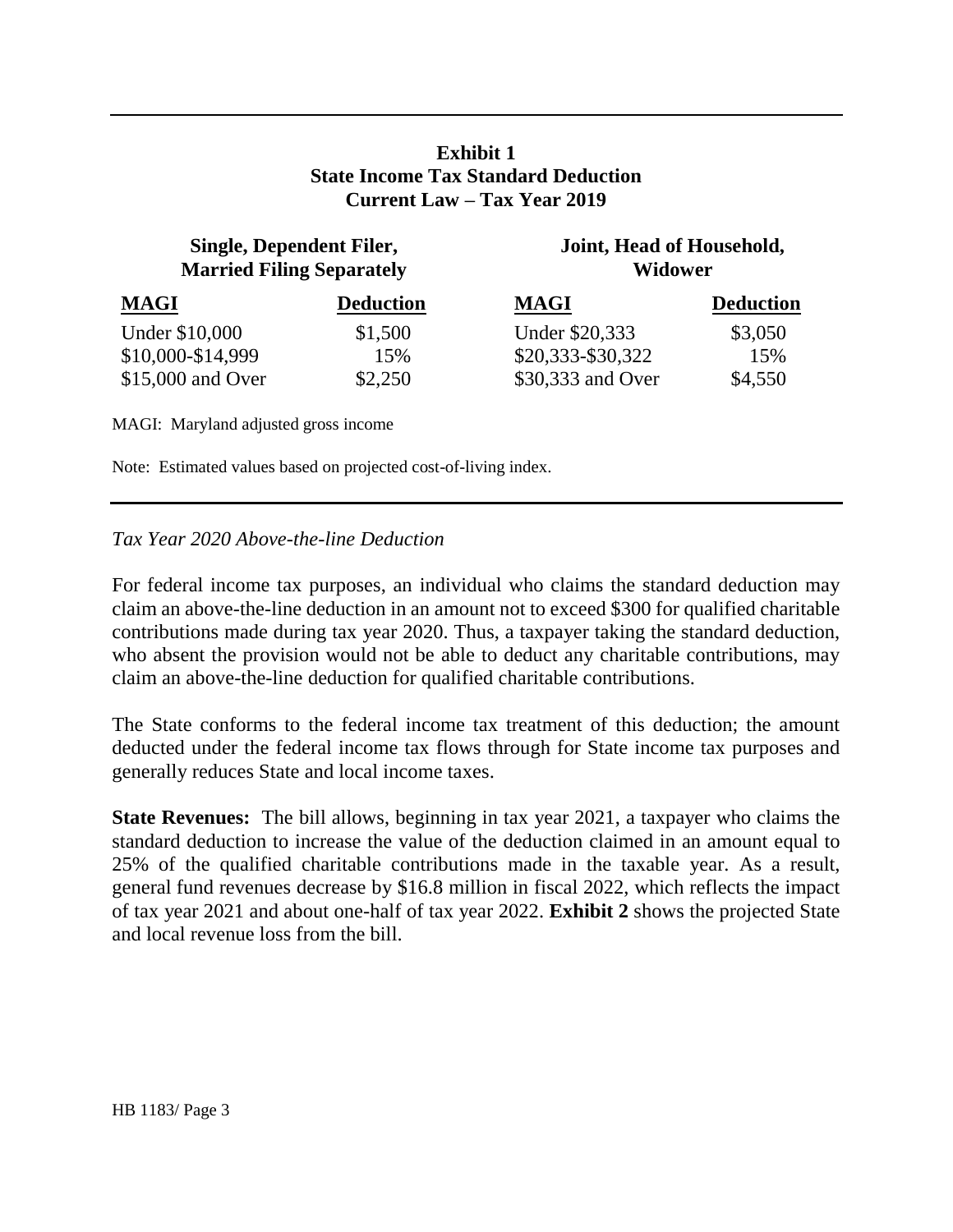|                       | <b>Projected State and Local Revenue Impact</b><br>(\$ in Millions) |          |          |                |                |  |  |
|-----------------------|---------------------------------------------------------------------|----------|----------|----------------|----------------|--|--|
|                       | FY 2022                                                             | FY 2023  | FY 2024  | <b>FY 2025</b> | <b>FY 2026</b> |  |  |
| <b>State</b>          | \$16.8                                                              | (\$11.4) | \$11.7   | (\$12.0)       | \$12.3)        |  |  |
| Local                 | (10.9)                                                              | (7.5)    | (7.6)    | (7.8)          | (8.0)          |  |  |
| <b>Total Revenues</b> | $(\$27.7)$                                                          | (\$18.9) | (\$19.4) | (\$19.8)       | $(\$20.3)$     |  |  |

**Exhibit 2 Projected State and Local Revenue Impact**

This estimate is based on the following facts and assumptions:

- Nationally, in calendar 2019 about 70% of all households contributed an estimated \$309.7 billion to charitable organizations;
- Maryland returns contributed 2% of the total estimated amount; and
- In tax year 2019, 621,000 Maryland federal tax returns that itemized claimed a total of \$5.3 billion in charitable deductions.

**State Expenditures:** The Comptroller's Office may incur additional costs beginning in fiscal 2022 as a result of hiring additional revenue examiners and incurring programming expenses.

**Local Revenues:** Local income tax revenues decrease by about 3% of the increase in deductions claimed. Local revenues will decrease by \$10.9 million in fiscal 2022 and by \$8.0 million in fiscal 2026, as shown in Exhibit 2.

# **Additional Information**

**Prior Introductions:** None.

**Designated Cross File:** None.

**Information Source(s):** Comptroller's Office; Giving USA; Internal Revenue Service; National Philanthropic Trust; Department of Legislative Services